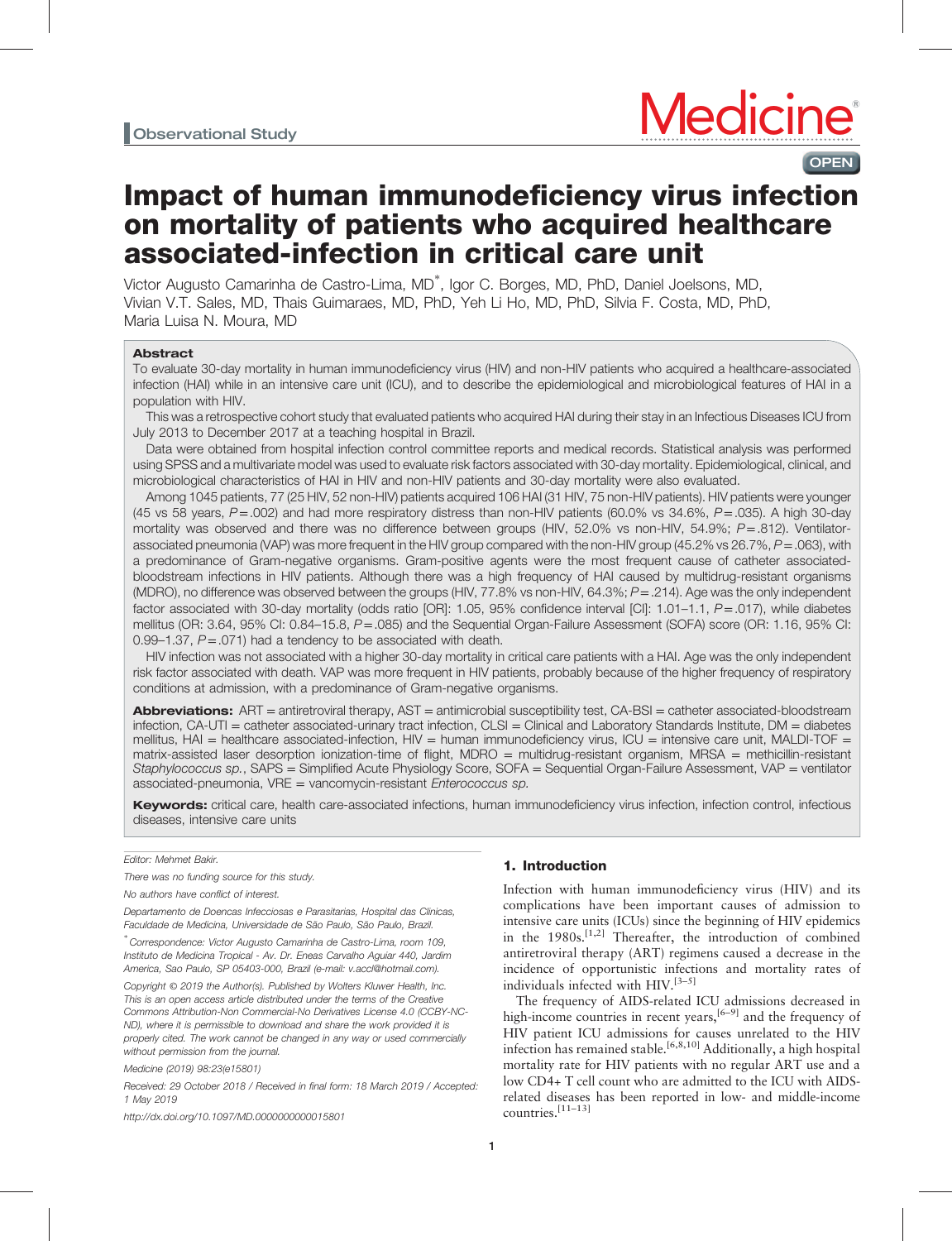Healthcare-associated infections (HAIs) are complications that increase patients' morbidity and mortality, the length of hospital stay, and costs, leading to a major impact on the health system.<sup>[14-16]</sup> The World Health Organization estimated that almost one-third of patients develop a HAI during their stay in an ICU in high-income countries, while this frequency is at least two to three-fold higher in low- and middle-income countries.<sup>[\[16\]](#page-7-0)</sup> Multidrug-resistant organisms (MDRO), which are defined as organisms that are not susceptible to at least 1 agent from  $\geq$ 3 antimicrobial classes, are common causative agents of HAI.<sup>[\[17\]](#page-7-0)</sup> These infections have limited therapeutic options and are associated with an increase in mortality, length of hospital stay, and costs.[18–20]

There are few studies that have evaluated HAI in an HIV population. Authors of these studies suggested that HIV patients have an increased risk of acquiring an HAI because they have high hospitalization rates and longer hospital stays, and they have a high risk of acquiring infections considering their immunosuppressed status.<sup>[21–23]</sup> Using invasive devices, the presence of opportunistic disease, renal failure, and ICU stay are risk factors for acquiring HAI in an HIV-positive population.[\[24\]](#page-7-0) Furthermore, there is no consensus on the most frequent HAI in HIV patients<sup>[21,25–27]</sup> and whether this population has a higher risk of acquiring HAIs caused by MDROs.[22,27]

The aim of this study was to evaluate 30-day mortality caused by HAI among patients with or without HIV infection in the ICU. Secondary goals were to describe epidemiological and microbiological characteristics of these infections in HIV patients.

# 2. Methods

# 2.1. Study participants and groups

This retrospective cohort study included individuals who developed HAI during their stay in an infectious disease ICU at a teaching hospital in São Paulo, Brazil between July 2013 and December 2017. Individuals with immunosuppressed conditions, with the exception of HIV infection, such as solid organ or hematopoietic stem cell transplantation and chronic use of corticosteroids or other immunosuppressive drugs, were excluded. Two blinded investigators evaluated all patients admitted to the ICU to determine if the individuals met the entry criteria. Only patients for whom there was agreement between the investigators about HAI occurrence were included in the study. Ethics approval was provided by the Ethical and Research Commission of the Department of Infectious Diseases at the Hospital das Clinicas School of Medicine at the University of São Paulo, Brazil.

# 2.2. Data gathering and definitions

Data on HAIs were obtained from hospital infection control commission reports and clinical and demographic information was obtained from medical records. The Centers for Diseases Control and Prevention criteria were used to define HAI.<sup>[28–30]</sup> Device-associated HAIs were as follows: catheter-associated bloodstream infection (CA-BSI), catheter-associated urinary tract infection (CA-UTI), ventilator-associated pneumonia (VAP), ventricular catheter-associated meningitis, and peripheral access device-associated phlebitis. Based on previous standard definitions, carbapenem, or colistin-resistant Gram-negative bacteria,

vancomycin-resistant Enterococcus sp. (VRE), and methicillinresistant Staphylococcus sp. (MRSA) were considered to be the MDROs for this study.<sup>[\[17\]](#page-7-0)</sup>

# 3. Microbiology

Positive blood samples that were collected in aerobic and anaerobic bottles with liquid media and incubated with BD BACTEC (BD, Franklin Lakes, NJ), and other clinical samples were spread onto blood-agar and MacConkey plates to evaluate bacterial growth. Species identification was performed in the hospital's routine microbiology laboratory using an automated Vitek 2 (bioMérieux, Lyon, France) system from July 2013 to February 2015. This system uses bacterial-growth technology as follows: after bacteria grows on the plates, a suspension was prepared using colonies and it was inoculated onto reagent cards, which were incubated at  $35.5 \pm 1$  °C. An optical system allows interpretation of test reactions using different wavelengths that are compared with a database, leading to identification of the organism. Antimicrobial susceptibility tests (ASTs) were also used. After February 2015, matrix-assisted laser desorption ionization-time of flight (MALDI-TOF) Vitek MS (bioMérieux, Lyon, France), which included mass spectrometry techniques to identify organisms, was used. ASTs were also performed using an automated Vitek 2 system (bioMérieux), with identification cards for Gram-positive and Gram-negative agents, according to the manufacturer instructions. Additional confirmatory ASTs, such as an E-test and disc-diffusion, were performed if necessary and were based on the Clinical and Laboratory Standards Institute (CLSI) criteria.<sup>[\[31\]](#page-7-0)</sup>

# 3.1. Outcomes

The primary outcome was 30-day mortality after the first HAI episode. Secondary outcomes were occurrence of HAIs caused by MDROs and device-associated HAIs. The types of infections and causative organisms were evaluated and described for each group.

#### 3.2. Statistical analysis

A database was created using the software SPSS Statistics Version 17.0 (SPSS Inc., Chicago, IL). Chi-square test and Fisher exact test were used to analyze categorical variables and the Mann–Whitney U test was used to analyze continuous variables. To evaluate differences between survivors and nonsurvivors 30 days after HAI, a logistic regression analysis was performed. Multivariate analysis was performed using the direct approach including variables with  $P < 0.2$  and with biological plausibility of influencing the primary outcome. Two-tailed tests were used, and  $P < .05$  was considered to be statistically significant.

#### 4. Results

# 4.1. Characteristics of the population

During the study period, 1045 patients were admitted to the ICU and 77 (25 HIV and 52 non-HIV) developed 106 episodes of HAI ([Fig. 1\)](#page-2-0). [Figure 2](#page-2-0) shows the number of patients admitted to the ICU, the number of HIV patients admitted to the ICU, and the number of HAIs per month during the study period. HIV patients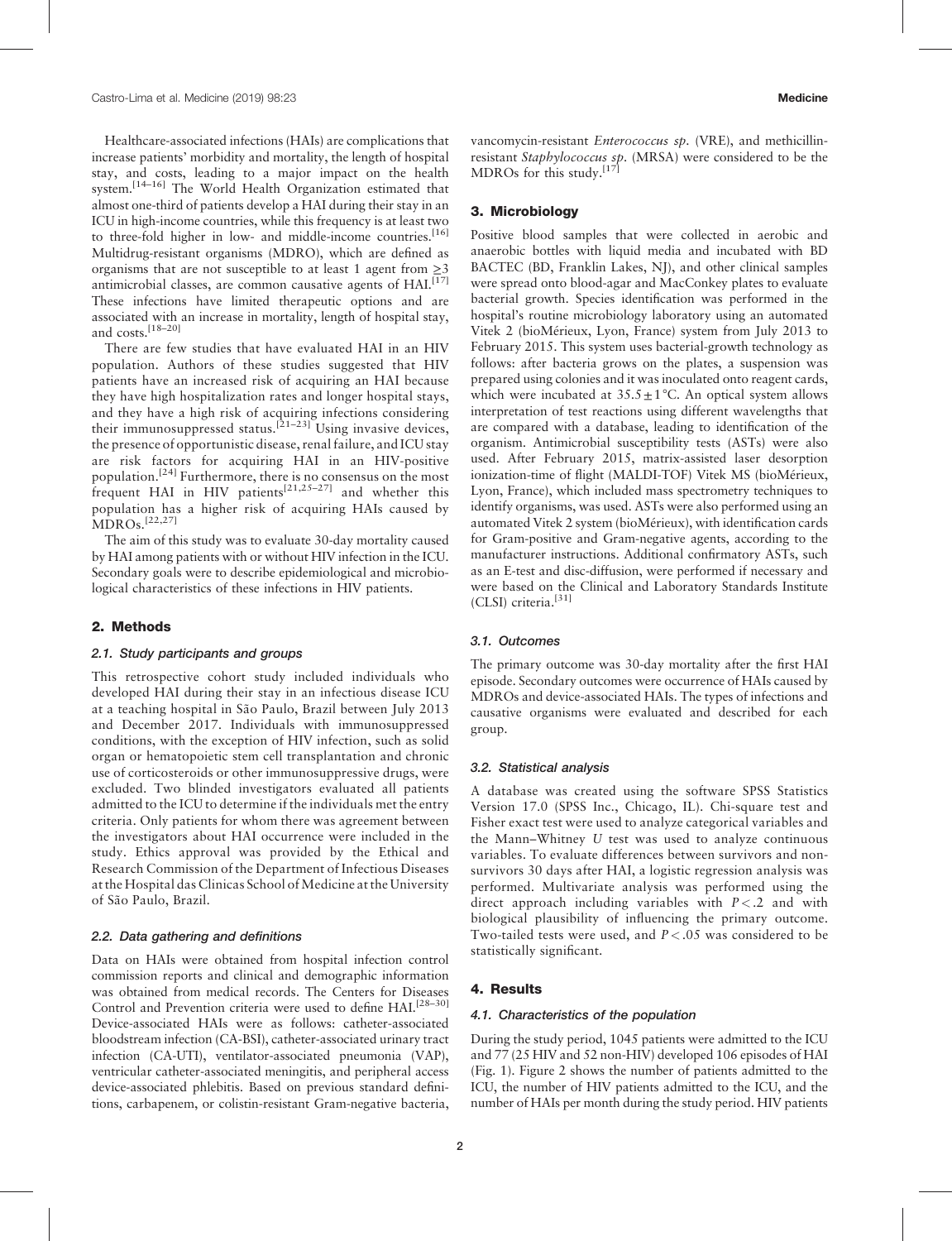<span id="page-2-0"></span>

were younger than non-HIV patients and there was a predominance of male individuals in both groups [\(Table 1](#page-3-0)). No statistically significant differences in the severity indexes were observed between the groups using the Simplified Acute Physiology Score (SAPS) and Sequential Organ-Failure Assessment (SOFA) score on admission to assess the frequency of vasoactive drug use, renal replacement therapy, or mechanical ventilation during their stay in the ICU ([Table 1\)](#page-3-0). Drug abuse was more common among HIV patients [\(Table 1\)](#page-3-0). The length of hospitalization and frequency of antibiotic use in the last 90 days before HAI were similar between groups [\(Table 1](#page-3-0)). Significant differences in C-reactive protein levels and the leukocyte count 48 hours before, 48 hours after, and on the first day of HAI were not observed between HIV and non-HIV patients (Figs. 3 and 4).

# 4.2. Characteristics of the HIV group

Among 25 patients infected by HIV, 9 (36.0%) were diagnosed previously and only 1 (4.0%) regularly used ART and had a suppressed viral load. Sixteen (64.0%) patients were admitted with an opportunistic infection and the median of the CD4+ Tcell count was 33.0 (interquartile range, 9.5-107.5) cells/mm<sup>3</sup>.

# 4.3. Reasons for ICU admission

Respiratory conditions were the most common cause of ICU admission (42.9%) and they were more frequent in the HIV group (60.0% vs  $34.6\%$ ,  $P = .035$ ). Neurological disorders were the reason for 16.9% of ICU admissions. The most common diseases present at ICU admission among HIV-positive individuals were Pneumocystis jirovecii (36.0%) and bacterial pneumonia (16.0%), while those in the non-HIV group were tetanus (17.3%), influenza (15.4%), and pneumonia (11.5%).

#### 4.4. Thirty-day mortality after the first HAI episode

There was a high 30-day mortality rate after the first HAI episode and there was no statistically significant difference between the groups (HIV,  $52.0\%$  vs non-HIV,  $53.8\%$ ,  $P=.812$ ). There was no difference in the 30-day survival after HAI between HIV and non-HIV patients in the univariate analysis  $(P=.81)$ , after adjusting for age, diabetes mellitus (DM), SOFA score on the day of the first HAI, and MDRO infection  $(P = .67;$  [Table 2](#page-4-0)). Age was the only independent risk factor associated with 30-day death (odds ratio [OR] 1.05, 95% confidence interval [CI] 1.01–1.1,  $P = .017$ ), and DM (OR 3.64, 95% CI 0.84–15.8,  $P = .085$ ) and SOFA score (OR 1.16, 95% CI 0.99–1.37, P=.071) showed a trend toward association with death.



Figure 2. Number of ICU admissions, HIV patient admissions, and HAIs per month during the study period. HAI=healthcare associated-infection, HIV=human immunodeficiency virus, ICU=intensive care unit.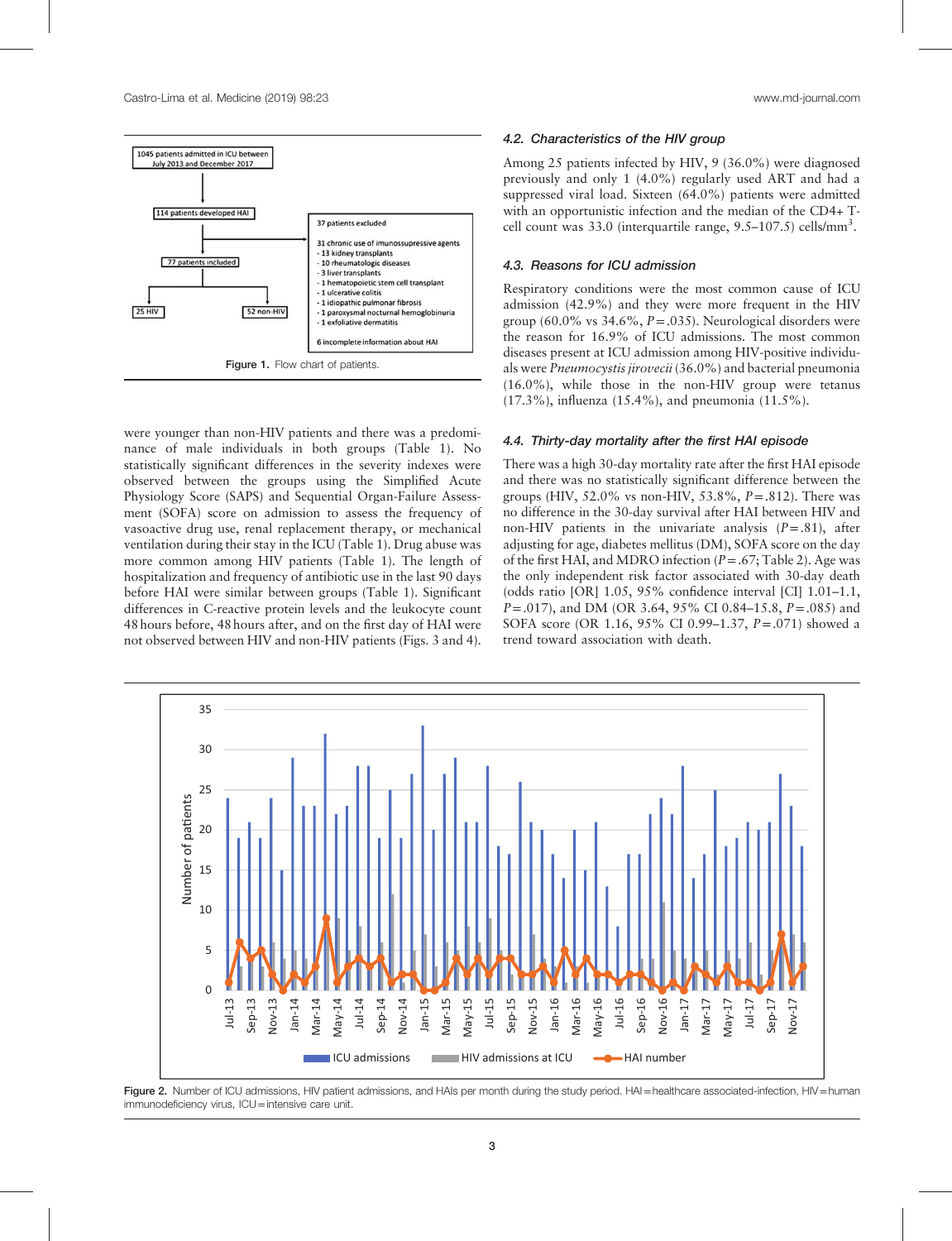<span id="page-3-0"></span>

Clinical and demographic characteristics of individuals and types of healthcare associated-infections.

| Variables per individual                         | HIV $(n=25)$           | non-HIV $(n=52)$    | $\pmb{P}$ |
|--------------------------------------------------|------------------------|---------------------|-----------|
| Age-median years-old (IQR)                       | 45.0 (35.0-53.0)       | 58.0 (45.5-65.8)    | .002      |
| Male $(\%)$                                      | 76.0                   | 73.1                | .784      |
| Other comorbidities (%)                          | 96.0                   | 75.0                | .029      |
| Systemic arterial hypertension (%)               | 12.0                   | 34.6                | .055      |
| Diabetes mellitus (%)                            | 12.0                   | 25.0                | .240      |
| Dislipidemia (%)                                 | 4.0                    | 5.8                 | 1.000     |
| History of myocardial infarction (%)             | 4.0                    | 7.7                 | 1.000     |
| Smoking (%)                                      | 36.0                   | 28.8                | .526      |
| Alcohol abuse (%)                                | 24.0                   | 21.2                | .778      |
| Drug abuse (%)                                   | 28.0                   | 3.8                 | .004      |
| Congestive heart failure (%)                     | zero                   | 9.6                 | .168      |
| Dyalitic chronic kidney disease (%)              | zero                   | 7.7                 | .298      |
| Chronic obstructive pulmonar disease (%)         | zero                   | 5.8                 | .547      |
| Neurological conditions (%)                      | 8.0                    | 11.5                | 1.000     |
| Other psychiatric conditions (%)                 | 8.0                    | 1.9                 | .245      |
| Hepatitis $B(\%)$                                | 4.0                    | Zero                | .325      |
| Hepatitis C (%)                                  | 4.0                    | 1.9                 | .547      |
| Cirrhosis (%)                                    | Zero                   | 3.8                 | 1.000     |
| SAPS on admission-median (IQR)                   | $61.0$ $(52.5 - 69.0)$ | 66.0 (53.3-75.8)    | .175      |
| SOFA on admission-median (IQR)                   | $5.0(3.0-8.0)$         | $6.0$ (3.0-10.8)    | .323      |
| Renal replacement therapy (%)                    | 52.0                   | 55.8                | .756      |
| Vasoactive drug (%)                              | 92.0                   | 86.5                | .71       |
| Mechanical ventilation (%)                       | 96.0                   | 92.3                | 1.0       |
| Previous antibiotic use-90 days before HAI (%)   | 68.0                   | 58.8                | .439      |
| Colonization by CRE <sup>a</sup> (%)             | 56.5                   | 66.0                | .443      |
| Time hospitalization first HAI-median days (IQR) | 19.0 (13.5-29.0)       | $16.0 (8.5 - 24.0)$ | .092      |
| More than one HAI (%)                            | 20.0                   | 26.9                | .509      |
| HAI by MDRO (%)                                  | 68.0                   | 59.6                | .477      |
| Length of stay in ICU—median days (IQR)          | 23.0 (19.0)            | 24.5 (26.5)         | .44       |
| SOFA first HAI-median (IQR)                      | $6.4(4.25 - 9.75)$     | $5.5(3.0-9.0)$      | .195      |
| Time MV VAP-median days (IQR)                    | $9.0(4.0 - 14.0)$      | $8.0(5.0-19.5)$     | .536      |
| Time catheter use CA-BSI-median days (IQR)       | $10.0$ (6.5-12.5)      | $9.0(6.3-13.5)$     | .906      |
| 30-days death after first HAI <sup>b</sup> (%)   | 52.0                   | 53.8                | .812      |
| Variables per infection                          | $(n=31)$               | $(n=75)$            |           |
| Device associated-HAI (%)                        | 83.9                   | 77.3                | .45       |
| HAI by MDRO (%)                                  | 77.8                   | 64.3                | .214      |
| CA-BSI (%)                                       | 32.3                   | 42.7                | .319      |
| Enterococcus faecalis                            | 30.0                   | 9.4                 |           |
| Staphylococcus aureus                            | 20.0                   | 3.1                 |           |
| Acinetobacter baumannii                          | 10.0                   | 12.5                |           |
| Klebsiella pneumoniae                            | zero                   | 28.1                |           |
| Serratia marcescens                              | zero                   | 12.5                |           |
| VAP (%)                                          | 45.2                   | 26.7                | .063      |
| Klebsiella pneumoniae                            | 35.7                   | 10.0                |           |
| Acinetobacter baumannii                          | 35.7                   | 25.0                |           |
| Pseudomonas aeruginosa                           | 14.3                   | 35.0                |           |
| Enterobacter cloacae                             | 14.3                   | 5.0                 |           |
| Staphylococcus aureus                            | zero                   | 30.0                |           |
| CA-UTI (%)                                       | 6.5                    | 8.0                 | 1.0       |

Categorical variables are expressed as frequencies, in percentage (%), and continuous variables as median (interquartile range).

CA-BSI = catheter associated-bloodstream infection, CA-UTI = catheter associated-urinary tract infection, CRE = carbapenem-resistant Enterobacteriaceae, HAI = healthcare associated-infection, HIV = human immunodeficiency virus, ICU=intensive care unit, IQR=interquartile range, MDRO=multidrug-resistant organism, MV=mechanical ventilation, SAPS=Simplified Acute Physiology Score, SOFA=Sequential-Organ Failure Assessment, VAP = ventilator associated-pneumonia.

<sup>a</sup> There were no information about CRE colonization of 7 patients.

<sup>b</sup> There was no information about one patient 30-days after first HAI because he was moved to another hospital.

### 4.5. Description of HAI

Among 106 HAIs, 31 occurred in HIV patients and 75 occurred in non-HIV patients, and most were associated with devices (Table 1). CA-BSI was the most frequent HAI among all individuals (39.6%) and no difference was observed in the frequency of this infection among the groups (Table 1). The most frequent HAI in the HIV group was VAP despite the similar periods of mechanical ventilation (Table 1). A low frequency of CA-UTI was observed in both groups (Table 1). Although we have observed a high frequency of HAI caused by MDRO, no difference in frequency was found between the groups (Table 1).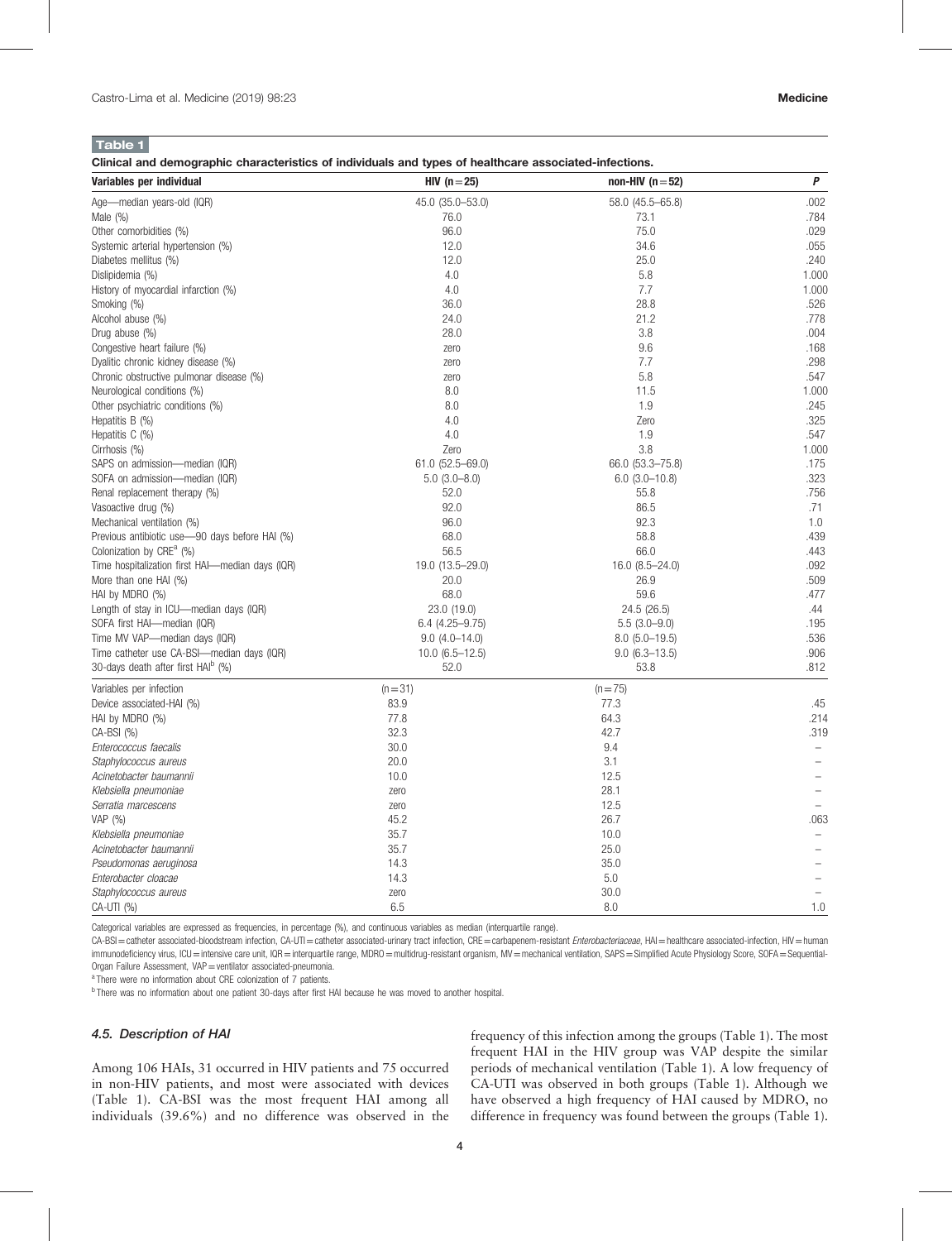<span id="page-4-0"></span>

Figure 3. Leukocyte count 48 hours before, 48 hours after, and on day 1 of HAI. HAI=healthcare associated-infection, HIV=human immunodeficiency virus.



Figure 4. C-reactive protein 48 hours before, 48 hours after, and on day 1 of HAI. HAI=healthcare associated-infection, HIV=human immunodeficiency virus.

Table 2

Uni and multivariate analysis of clinical variables comparing survivors and non-survivors 30-day after first episode of healthcare associated-infection.

|                   |                    |                        | Univariate analysis |      | <b>Multivariate analysis</b> |      |
|-------------------|--------------------|------------------------|---------------------|------|------------------------------|------|
|                   | Survivors $(n=35)$ | Non-survivors $(n=41)$ | OR (CI 95%)         |      | OR (CI 95%)                  | P    |
| HIV infection     | 34.3               | 31.7                   | $0.89(0.34 - 2.32)$ | .81  | $1.31(0.38 - 4.48)$          | .67  |
| Age-vears-old     | 30.6               | 45.3                   | $1.05(1.01 - 1.09)$ | .009 | $1.05(1.01-1.1)$             | .017 |
| Diabetes mellitus | 8.6                | 31.7                   | $4.95(1.28 - 19.2)$ | .021 | $3.64(0.84 - 15.8)$          | .085 |
| SOFA first HAI    | 30.8               | 41.8                   | $1.13(0.97 - 1.32)$ | .106 | $1.16(0.99 - 1.37)$          | .071 |
| HAI by MDRO       | 36.2               | 63.8                   | $2.89(1.11 - 7.52)$ | .03  | $2.59(0.85 - 7.9)$           |      |

Categorical variables are expressed as frequencies, in percentage (%), and continuous variables as median (interquartile range).

CI=confidence interval, HAI=healthcare associated-infection, HIV=human immunodeficiency virus, MDRO=multidrug-resistant organism, OR=odds-ratio, SOFA=sequential-organ failure assessment.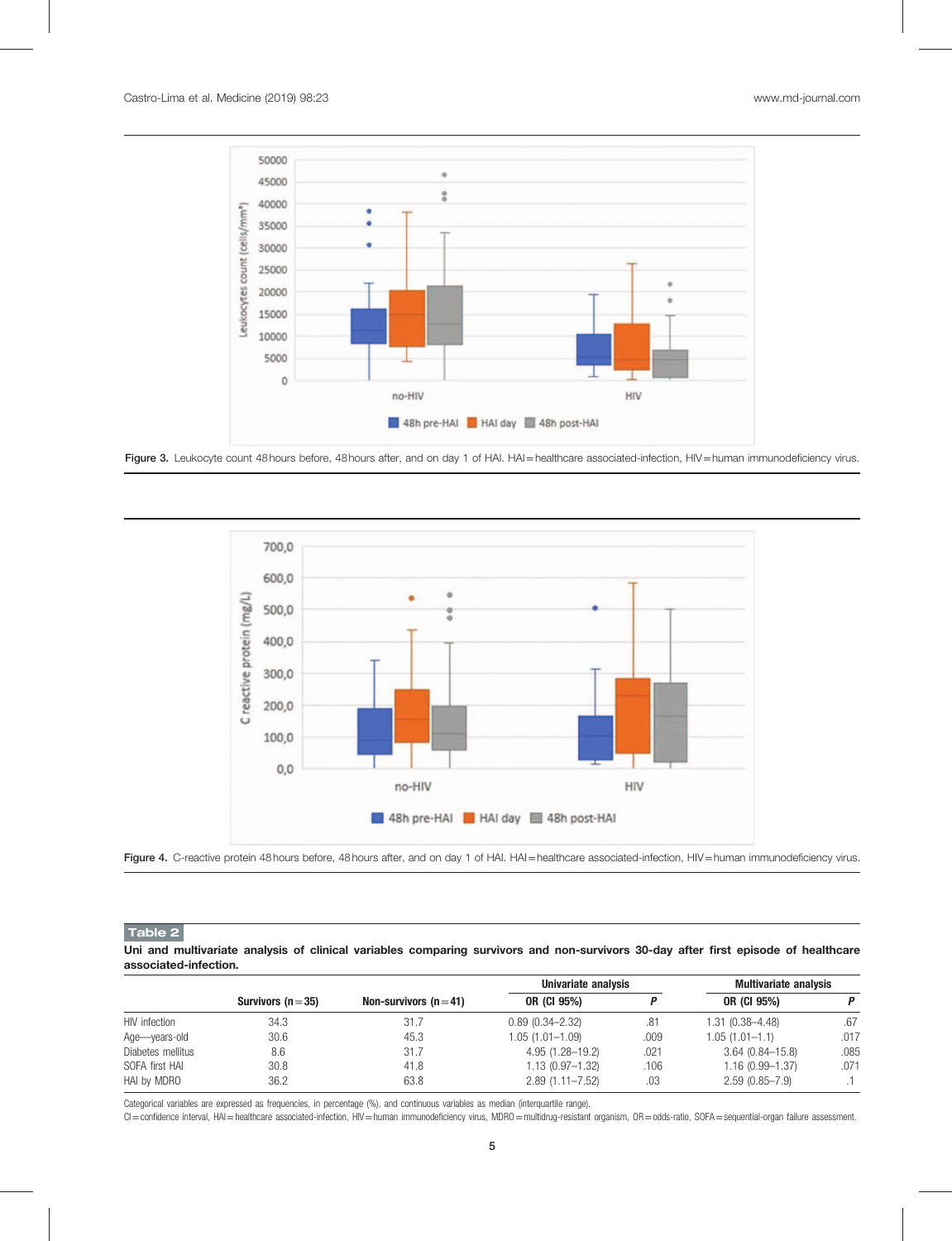There was a predominance of Gram-positive bacteria as causative agents of CA-BSI in HIV patients (60.0%), and Enterococcus faecalis was the most frequent agent with 3 isolates (30.0%), 1 (33.3%) of which was VRE, followed by 2 Staphylococcus aureus (20.0%), both of which were MRSA. Gram-negative organisms were the predominant cause of CA-BSI in the non-HIV group (78.1%), with 9 Klebsiella pneumoniae (28.1%) and 4 (12.5%) of both Serratia marcescens and Acinetobacter baumannii, which were the most common agents. Seven K pneumoniae (77.8%) and 2 A baumannii (50.0%) were resistant to carbapenems in this group. One (3.1%) S aureus, which was methicillin resistant, was observed as a causative agent of CA-BSI in non-HIV patients, and among the  $3 \mathcal{E}$  faecalis (9.4%), 2 (66.7%) were vancomycin resistant. In the non-HIV group, 6 (18.8%) episodes of CA-BSI were caused by Candida species (50.0% albicans and 50.0% non-albicans), whereas catheter associated-candidemia was not observed in the HIV group.

There was a predominance of Gram-negative organisms as causative agents of VAP in both groups (HIV, 92.9% vs non-HIV, 70.0%). In HIV patients, A baumannii and K pneumoniae comprised 5 isolates (35.7%) each and they were the most frequent causative agents of VAP; all of them were resistant to carbapenem and 2 (40.0%) K pneumoniae isolates were colistinresistant. No Gram-positive organism was observed as a causative agent of VAP in the HIV group. Seven Pseudomonas *aeruginosa* (35.0%) and 5 A *baumannii* (25.0%) were the predominant Gram-negative causative agents of VAP in non-HIV patients, and 5 (71.4%) P aeruginosa and 4 A baumannii were resistant to carbapenems. Moreover, 6 VAP episodes (30.0%) were caused by S *aureus* in this group, and 4 (66.7%) of them were MRSA.

There were 2 CA-UTI in the HIV group, and one of them was caused by a carbapenem and colistin-resistant K pneumoniae, and the other was caused by 2 agents, which were an isolate of K pneumoniae that was susceptible to multiple antimicrobial

Table 3

classes and a vancomycin-resistant Enterococcus faecium. In the non-HIV group, there were 6 episodes of CA-UTI. The predominant agents were 4 Escherichia coli (66.7%), all of which were susceptible to multiple antimicrobial classes, and 4 K pneumoniae (66.7%), one of which was resistant to carbapenems and colistin. There were 2 (33.3%) Candida albicans and 1  $(16.7\%)$  E *faecalis* that were susceptible to multiple antimicrobial classes. Table 3 shows the number of each organism that was isolated for each type of device-associated infection.

#### 5. Discussion

There was no difference in 30-day mortality between HIVinfected and non-infected patients who acquired HAI during an ICU stay. Age was the only independent risk factor that was associated with outcome in our study. These findings are similar to a prospective single-center study that was conducted in a highincome country, which aimed to evaluate mortality and risk of acquiring a HAI caused by a MDRO, and they did not find a difference between HIV and non-HIV groups for both outcomes.[\[27\]](#page-7-0) In our study, most HIV patients were recently diagnosed, had an uncontrolled disease, and were admitted for an opportunistic infection, which are considered to be factors for a poor prognosis<sup>[4,5]</sup>; however, we observed a high mortality rate in both groups, with no significant difference. These findings reinforce the evidence of high mortality associated with HAI, which is independent of other comorbidities and has a large social impact.[15,16]

There is no consensus in the literature about the impact of HIV infection on mortality of ICU patients. Some studies have observed a higher mortality rate in HIV patients admitted to the ICU.<sup>[32,33]</sup> However, a prospective study showed that HIV infection has little impact on mortality, $[34]$  which is consistent with the results of our study. These studies evaluated patients with sepsis and none addressed HAI.<sup>[32–34]</sup>

| Microrganisms identified in device-associated HAI. |               |                 |              |                 |               |                |
|----------------------------------------------------|---------------|-----------------|--------------|-----------------|---------------|----------------|
|                                                    | <b>CA-BSI</b> |                 | <b>VAP</b>   |                 | <b>CA-UTI</b> |                |
| <b>Organism</b>                                    | $HIV (n=10)$  | No-HIV $(n=32)$ | HIV $(n=14)$ | No-HIV $(n=20)$ | HIV $(n=2)$   | No-HIV $(n=6)$ |
| A baumannii                                        |               |                 |              |                 |               |                |
| B cepacia                                          |               |                 |              |                 |               |                |
| C albicans                                         |               |                 |              |                 |               |                |
| C glabrata                                         |               |                 |              |                 |               |                |
| C parapsilosis                                     |               |                 |              |                 |               |                |
| C tropicalis                                       |               |                 |              |                 |               |                |
| C freundii                                         |               |                 |              |                 |               |                |
| E cloacae                                          |               |                 |              |                 |               |                |
| E coli                                             |               |                 |              |                 |               |                |
| E faecalis                                         |               |                 |              |                 |               |                |
| E faecium                                          |               |                 |              |                 |               |                |
| K aerogenes                                        |               |                 |              |                 |               |                |
| K pneumoniae                                       |               |                 |              |                 |               |                |
| P aeruginosa                                       |               |                 |              |                 |               |                |
| R insidiosa                                        |               |                 |              |                 |               |                |
| S marcescens                                       |               |                 |              |                 |               |                |
| S aureus                                           |               |                 |              |                 |               |                |
| S epidermidis                                      |               |                 |              |                 |               |                |
| S maltophila                                       |               |                 |              |                 |               |                |
| No agent                                           |               |                 |              |                 |               |                |

CA-BSI=catheter associated-bloodstream infection, CA-UTI=catheter associated-urinary tract infection, HAI=healthcare associated-infection, HIV=human immunodeficiency virus, VAP=ventilator associated-pneumonia.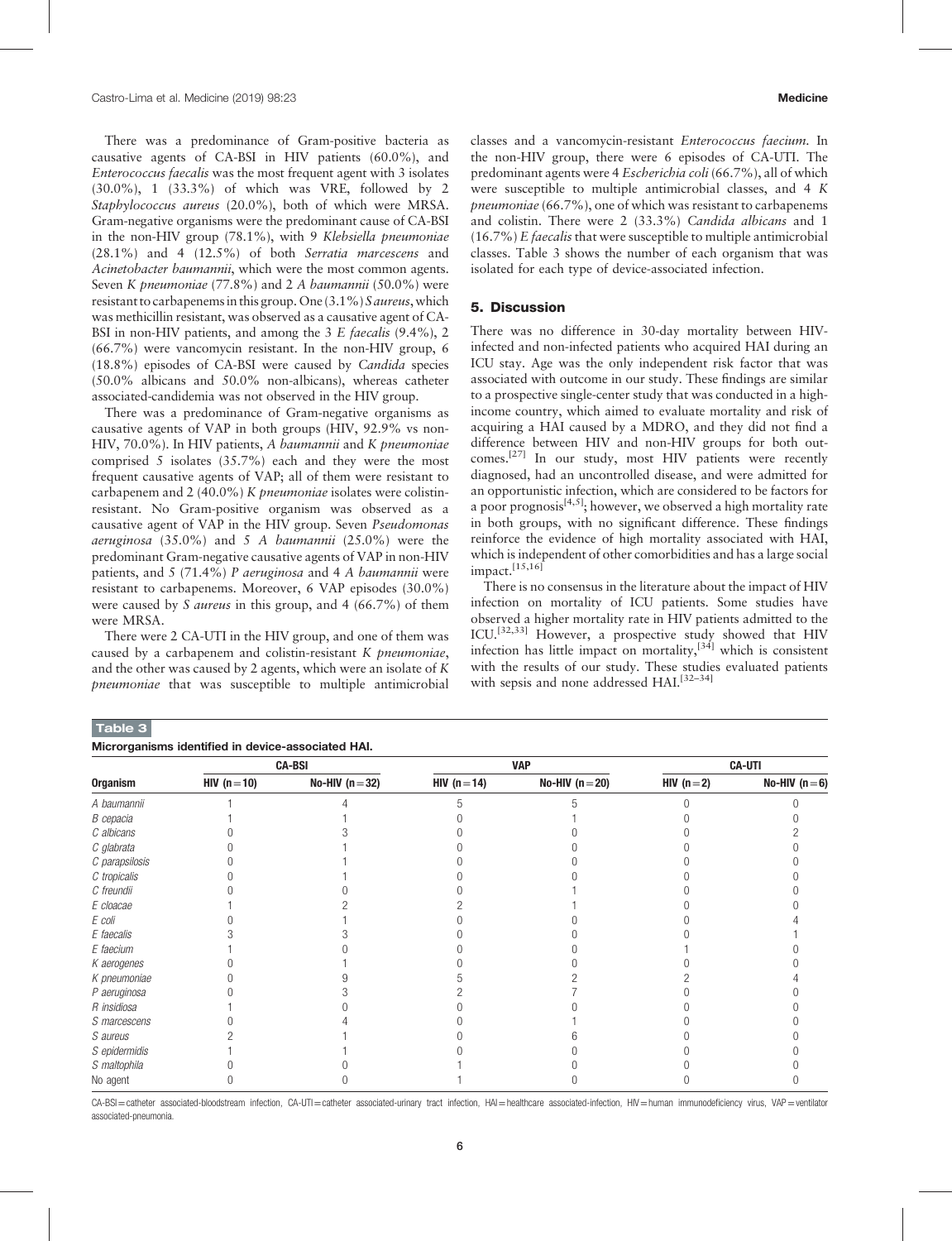The most common HAI observed in HIV patients in our study was VAP and its frequency in this group was higher than in non-HIVindividuals, despite similar periods of device use. This could be because HIV patients were admitted more frequently with a respiratory disease or for local pulmonary changes in immune response resulting from a reduction in alveolar macrophage function caused by oxidative stress that is observed in HIV infection.[5,35] Moreover, there is no consensus in the literature about which HAI is the most frequent in HIV patients. Several studies, most of which were not restricted to the ICU setting, reported CA-BSI,<sup>[21,25,27]</sup> but there are studies that described  $VAP^{[22]}$  $VAP^{[22]}$  $VAP^{[22]}$  and CA-UTI<sup>[\[26\]](#page-7-0)</sup> as the most frequent HAI in HIV patients.

A high frequency of HAI caused by MDROs was found in our study, but HIV infection did not seem to be a risk factor for this outcome. This finding was similar to that described by Cobos-Trigueros et al,<sup>[\[27\]](#page-7-0)</sup> who evaluated HAI caused by MDROs as well as mortality. There are studies that showed a higher frequency of colonization by multidrug resistant bacteria in HIV patients, suggesting possible sexual transmission of these bacteria.<sup>[\[36\]](#page-7-0)</sup> Our study did not find a difference between HIV and non-HIV patients in the colonization rate by carbapenem-resistant Enterobacteriaceae in HAI caused by MDROs.

We observed that Gram-positive organisms were the predominant agents of CA-BSI, whereas Gram-negative organisms were the predominant cause of VAP in HIV patients. Studies showed a high frequency of Gram-positive organisms as agents of HAI in  $HIV$  patients<sup>[21,22]</sup> and most of them described these organisms as the most frequent cause of CA-BSI in this patient population. Gram-negative organisms were previously described as the predominant agents in VAP, but Gram-positive organisms were also frequently found in HIV patients.<sup>[\[23\]](#page-7-0)</sup> Conversely, our study did not observe any Gram-positive organism as a cause of VAP in HIV patients. However, Candida species were considered to be important agents of CA-BSI in HIV patients,[26,37,38] and we observed catheter-associated candidemia only in non-HIV individuals.

This study has several limitations such as the small sample size and its design; it was based on retrospective data, with possible measurement bias and loss of information. As a retrospective study, it was not possible to evaluate death that was attributable to HAI. We did not observe an HAI outbreak during the study period, and it was not possible to evaluate if there was crossinfection among groups because molecular analysis was not performed. There was a predominance of male patients, so there is a limitation to extrapolate the results to the general population, but a multivariable analysis was performed to reduce possible confounders. There are few studies in the literature about HAI in HIV patients. To the best of our knowledge, this is the first study that evaluated 30-day mortality as a primary outcome in HIV patients after HAI. The epidemiologic and microbiologic profile of HAI in these patients is also described, contributing additional data to this controversial theme.

#### 6. Conclusions

VAP that was mainly caused by Gram-negative bacteria was the most frequent HAI in HIV patients in our ICU. However, Grampositive bacteria were the predominant causative agents of CA-BSI in the HIV group. There was a high frequency of HAI caused by MDROs and 30-day mortality after HAI, but there was no statistically significant difference among HIV and non-HIV patients. HIV infection is not a predictive factor that is associated

with 30-day mortality of patients with HAI, and age was the only independent factor associated with outcome.

### Author contributions

Conceptualization: Victor Augusto Camarinha de Castro-Lima, Igor Carmo Borges, Ho Yeh Li, Silvia Figueiredo Costa, Maria Luisa Nascimento Moura.

- Data curation: Victor Augusto Camarinha de Castro-Lima, Igor Carmo Borges, Daniel Joelsons, Vivian Vieira Tenorio Sales, Ho Yeh Li, Thais Guimaraes, Silvia Figueiredo Costa, Maria Luisa Nascimento Moura.
- Formal analysis: Victor Augusto Camarinha de Castro-Lima, Igor Carmo Borges, Silvia Figueiredo Costa, Maria Luisa Nascimento Moura.
- Investigation: Victor Augusto Camarinha de Castro-Lima, Igor Carmo Borges, Silvia Figueiredo Costa, Maria Luisa Nascimento Moura.
- Methodology: Victor Augusto Camarinha de Castro-Lima, Igor Carmo Borges, Silvia Figueiredo Costa, Maria Luisa Nascimento Moura.
- Project administration: Victor Augusto Camarinha de Castro-Lima, Maria Luisa Nascimento Moura.
- Software: Victor Augusto Camarinha de Castro-Lima.
- Visualization: Victor Augusto Camarinha de Castro-Lima.
- Writing original draft: Victor Augusto Camarinha de Castro-Lima, Silvia Figueiredo Costa.
- Writing review & editing: Daniel Joelsons, Vivian Vieira Tenorio Sales, Ho Yeh Li, Thais Guimaraes, Maria Luisa Nascimento Moura.
- Supervision: Silvia Figueiredo Costa, Maria Luisa Nascimento Moura.

#### **References**

- [1] Masur H, Michelis MA, Greene JB, et al. An outbreak of communityacquired Pneumocystis carinii pneumonia: initial manifestation of cellular immune dysfunction. N Engl J Med 1981;305:1431–8.
- Wachter RM, Luce JM, Turner J, et al. Intensive care of patients with the acquired immunodeficiency syndrome. Outcome and changing patterns of utilization. Am Rev Respir Dis 1986;134:891–6.
- [3] Palella FJJr, Delaney KM, Moorman AC, et al. Declining morbidity and mortality among patients with advanced human immunodeficiency virus infection. HIV Outpatient Study Investigators. N Engl J Med 1998;338:853–60.
- [4] Gupta A, Nadkarni G, Yang W-T, et al. Early mortality in adults initiating antiretroviral therapy (ART) in low- and middle-income countries (LMIC): a systematic review and meta-analysis. PLoS One 2011;6:e28691.
- [5] Maartens G, Celum C, Lewin SR. HIV infection: epidemiology, pathogenesis, treatment, and prevention. Lancet 2014;384:258–71.
- [6] Morris A, Creasman J, Turner J, et al. Intensive care of human immunodeficiency virus-infected patients during the era of highly active antiretroviral therapy. Am J Respir Crit Care Med 2002;166:262–7.
- [7] Bonnet F, Morlat P, Chêne G, et al. Causes of death among HIV-infected patients in the era of highly active antiretroviral therapy, Bordeaux, France, 1998-1999. HIV Med 2002;3:195–9.
- [8] Casalino E, Wolff M, Ravaud P, et al. Impact of HAART advent on admission patterns and survival in HIV-infected patients admitted to an intensive care unit. AIDS 2004;18:1429–33.
- [9] Narasimhan M, Posner AJ, DePalo VA, et al. Intensive care in patients with HIV infection in the era of highly active antiretroviral therapy. Chest 2004;125:1800–4.
- [10] Huang L, Quartin A, Jones D, et al. Intensive care of patients with HIV infection. N Engl J Med 2006;355:173–81.
- [11] Croda J, Croda MG, Neves A, et al. Benefit of antiretroviral therapy on survival of human immunodeficiency virus-infected patients admitted to an intensive care unit. Crit Care Med 2009;37:1605–11.